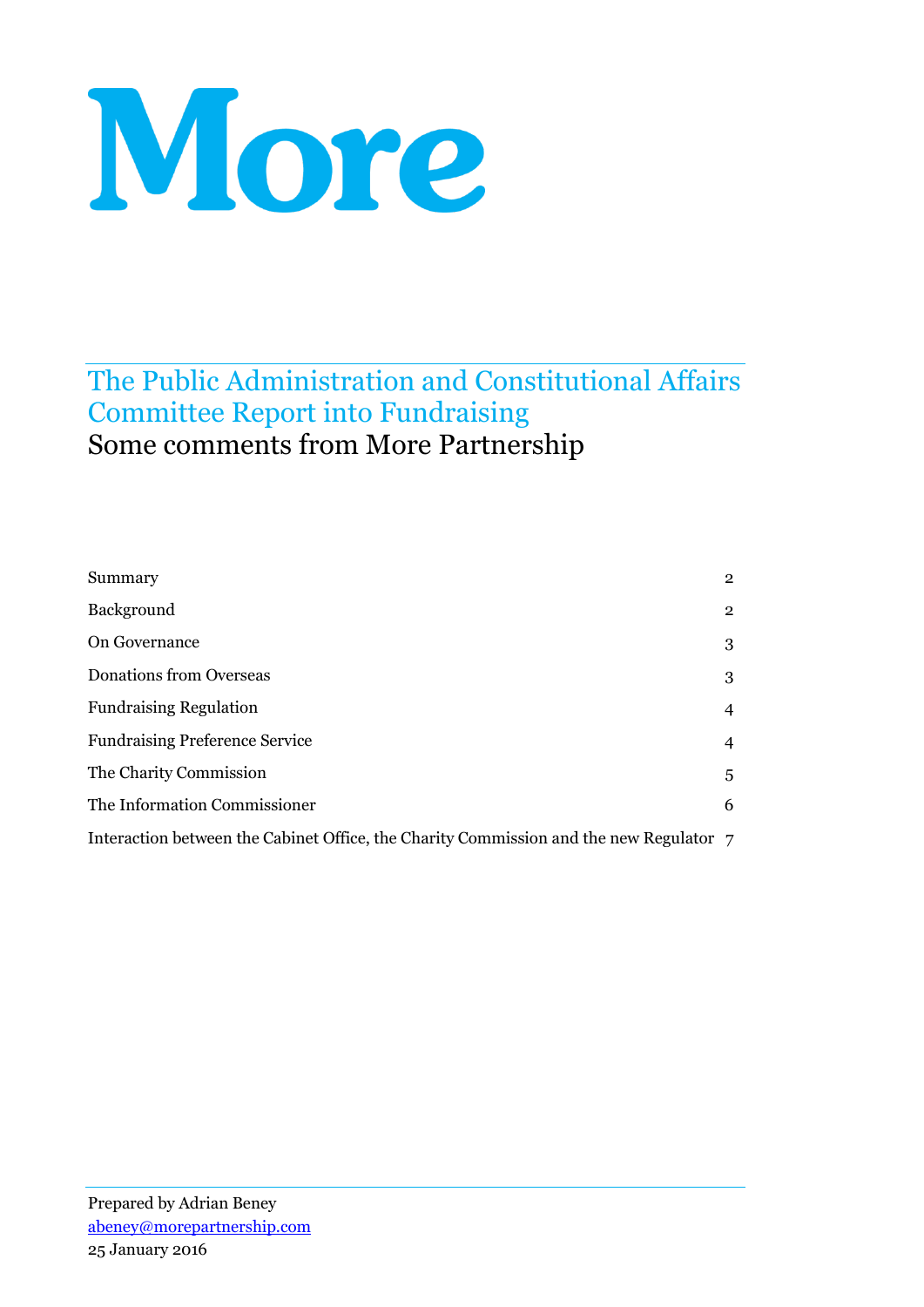#### **Summary**

- 1. The Public Administration and Constitutional Affairs Committee (PACAC) report on "The 2015 Charity Fundraising Controversy" contains two significant departures from Sir Stuart Etherington's review. In most other respects it supports and amplifies what Etherington has said.
- 2. The most significant departure from Etherington recommended by PACAC is the reporting line for the new regulator. PACAC recommends that instead of reporting to Parliament (to PACAC), the new regulator should report to the Charity Commission for England and Wales. If all UK charities were regulated by the Charity Commission, then this would be an obvious reporting line. However, as discussed in our earlier paper on the December 4 2015 Sector Summit<sup>1</sup>, the regulatory environment is rather more complex than this. PACAC's recommendation does not address the question of how charities outside England and Wales might be related to a fundraising regulator which reports to an English and Welsh agency, nor does it address the nature of any relationship between exempt charities' statutory regulators and the Charity Commission. The Committee does, however, recommend that the new fundraising regulator should work with non-Charity Commission statutory regulators (e.g. HEFCE) concerning the regulation of fundraising by exempt charities.
- 3. The second, and perhaps surprising, departure is PACAC's scepticism about the proposed Fundraising Preference Service. It has heard the Information Commissioner's opposition to the idea, and notes that this would add a limitation to the activities of charities which do not exist for any other sector. The Committee recommends that at the very least the new fundraising regulator must work with the Information Commissioner to ensure that the new preference service can work in such a way that it does not create conflict and confusion in the minds of the public.

# Background

-

- 4. Following the Daily Mail's reporting on fundraising over the summer of 2015 and the Prime Minister's call for action to improve fundraising practice, the Public Administration and Constitutional Affairs Committee of the House of Commons (PACAC) decided to hold an enquiry.
- 5. Over a period of four months the Committee took both oral and written evidence. It interviewed the Daily Mail reporter who had broken the story on charity fundraising, as well as Chief Executives and Chairs of the trustees of a number of large charities. It is also interviewed Sir Stuart Etherington, as well as the Information Commissioner and the Charity Commission. Charity Regulation is a devolved matter and we assume this is why the evidence collected was confined to England and Wales.
- 6. Written evidence was supplied by a number of large charities, the Charity Commission, Rob Wilson MP, the Minister for Civil Society, as well as the Information Commissioner's Office (ICO), the Consumer's Association, the Russell Group and More Partnership, amongst others.
- 7. The PACAC report includes consideration of the Etherington report, and indeed suggests some modifications to it.

<sup>1</sup> http://www.morepartnership.com/library/Sector\_Summit.pdf

Comments on The Public Administration and Constitutional Affairs Committee Report into Fundraising © More Partnership 25 January 2016  $\mathfrak{p}$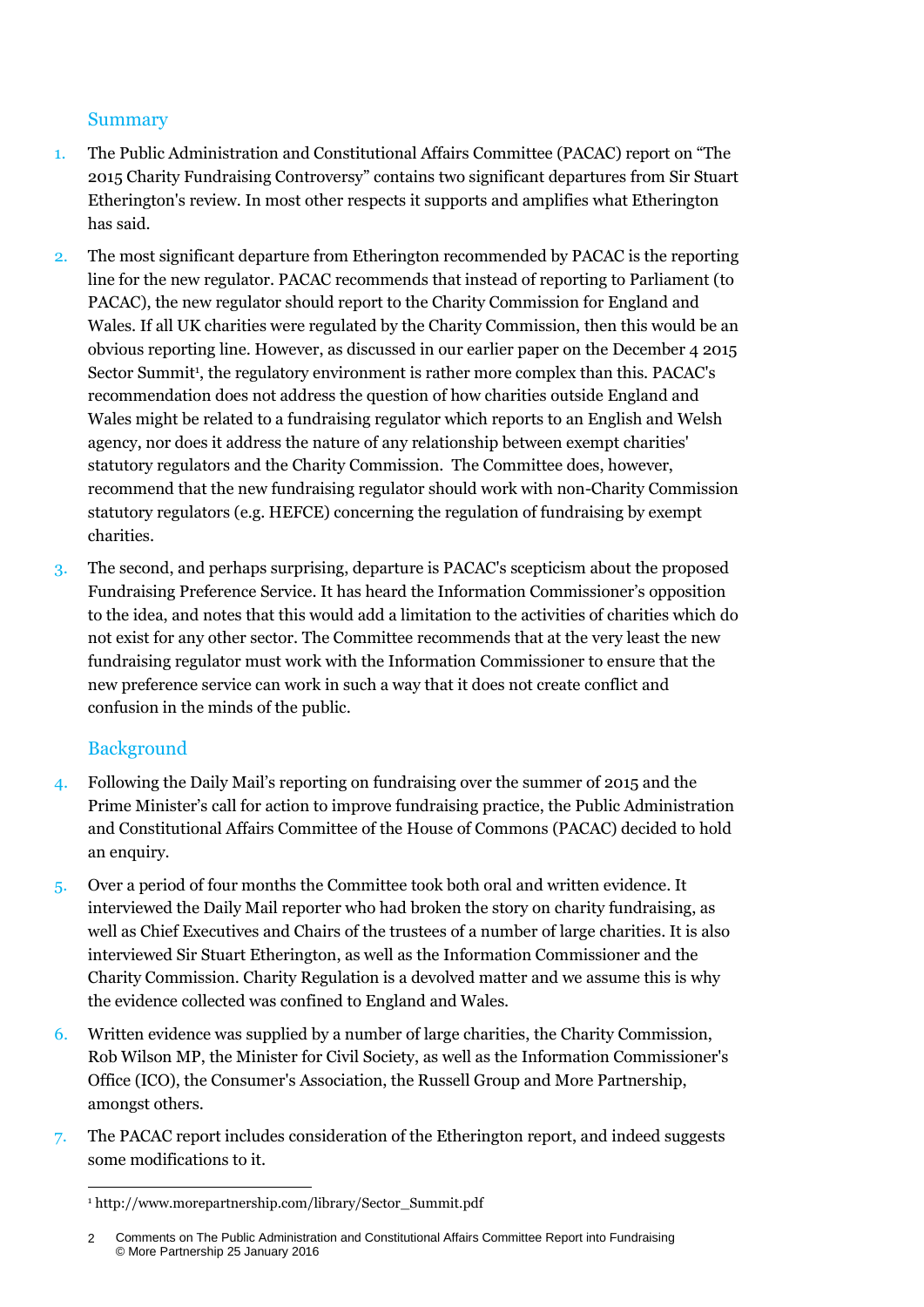- 8. The main areas for the committee's work were:
	- Charities ignoring the Telephone Preference Service (TPS) and their use of subcontractors
	- The trading of data
	- Targeting vulnerable people
	- It also considered broader issues of Charity Regulation, the controversy surrounding grants made by two charitable trusts to CAGE, and donations from outside the UK.

#### On Governance

- 9. The Committee re-emphasised Etherington's focus on the extent to which trustees need to exercise their governance responsibility in respect of fundraising, including the use of subcontractors and fundraising agencies.
- 10. The Committee highlights the forthcoming Charities (Protection and Social Investment) Bill which, if passed, will require a charity with an income of over  $\pounds$  million per year to disclose in its annual report whether it has used commercial fundraisers, the fundraising code of practice to which it subscribes, the number of complaints it has received and how it protects vulnerable people in fundraising.
- 11. Perhaps the most important phrase in this section is found in paragraph 39: "trustees [must] have confidence in the methods and ethics of fundraising conducted on their behalf, whether by employees, volunteers or by contractors."

**It seems that in future fundraising will occupy more time for those who govern institutions, and more time for those who report on their activity. It is to be hoped that this will be seen as an opportunity to ensure not only that fundraising is done well, but that fundraising charities embed into their management and governance structures behaviours which lead to long, fruitful and satisfying relationships between donors and the organisations they support.**

#### Donations from Overseas

- 12. Caught up in a section on CAGE and the extent to which charities themselves (i.e. grantmaking trusts) should fund advocacy organisations such as CAGE is a short section on the receipt of donations from outside the UK.
- 13. The Committee says that the CAGE question had brought their attention to the receipt of donations from organisations which "may in some cases reflect malign influences on the charities concerned" and about which "there is currently no system for alerting the authorities about funds arriving from hostile governments or terrorist-supporting organisations."
- 14. The Committee recommends that "The Charity Commission and the Government should consider proposals about how donations from overseas could be made notifiable through the Charity Commission so that the authorities become aware of charities in receipt of funds from potentially harmful sources."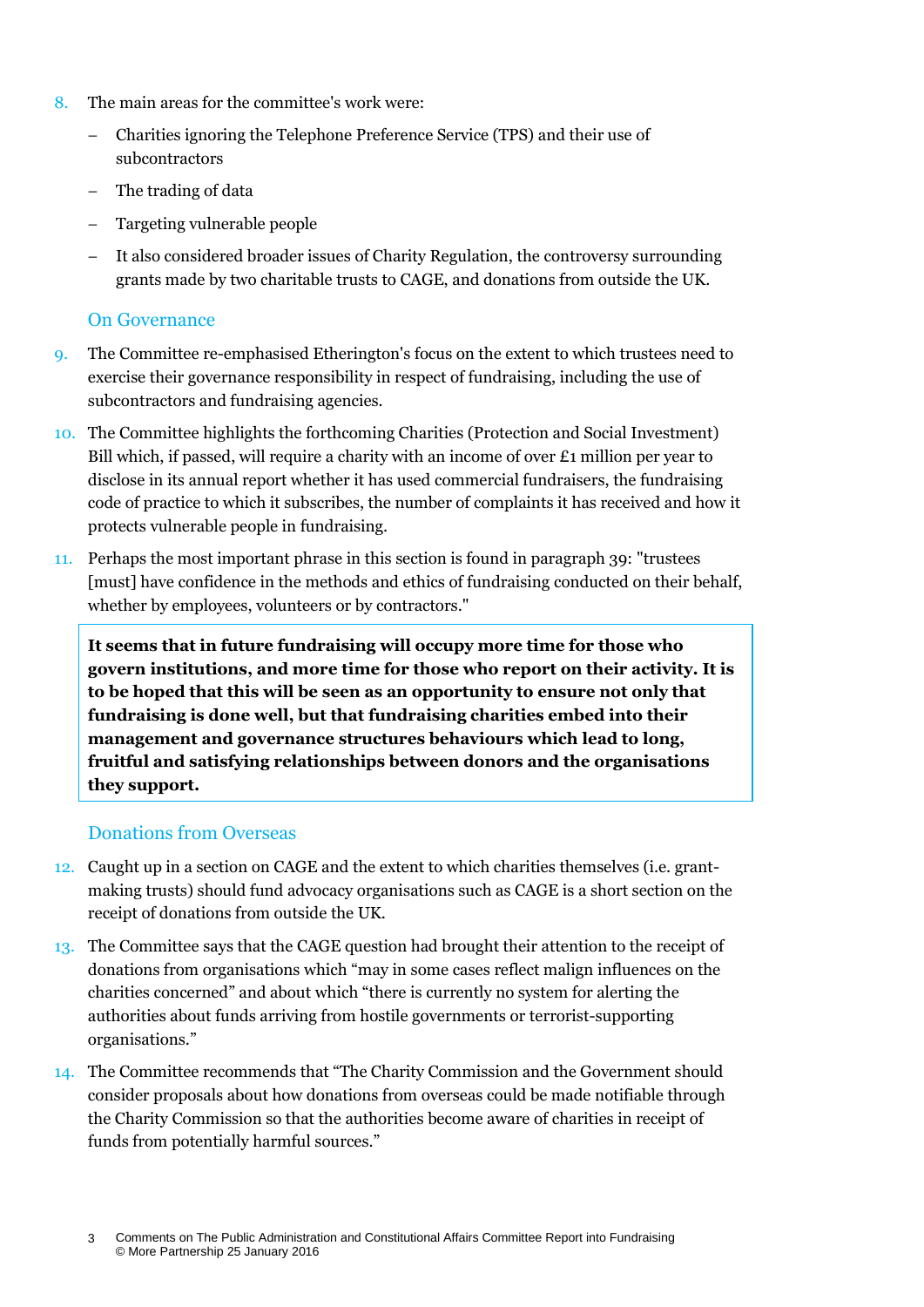**We understand the Committee's concern about money being provided by organisations for malign purposes. Set against that must be the very significant quantity and value of donations received by British charities, not least British universities, each year for entirely proper charitable purposes. It is difficult to see how a system of reporting overseas donations could avoid being onerous, off-putting to donors and ultimately counter-productive.**

#### Fundraising Regulation

- 15. The Committee endorses the Etherington recommendation to fund the new regulator through a levy.
- 16. The Committee endorses the Government's support for the Etherington review.
- 17. The Committee describes the Sector Summit held on 4 December 2015 as having "discussed the practicalities of implementing the new [regulatory] regime." (Paragraph 70) It is generous to describe the Sector Summit as a discussion. It was a series of speeches followed by a small number of questions.
- 18. The Committee recommends that the new regulator consult the Prime Minister's Champion Group on Dimension Friendly Communities, and other representative groups, to examine how the new code of fundraising practice can take account of the needs of vulnerable people.
- 19. The Committee recognises that not all fundraising charities are regulated by the Charity Commission, while Sir Stuart Etherington confirmed that these charities were not consulted as part of his review. While endorsing Etherington's approach, the Committee calls for "urgent consultation" between the new regulator and these charities on how their regulation will be pursued.

### **The broad direction of travel laid out by Etherington is endorsed by the Committee.**

**It is easy to agree with the need to protect those who are vulnerable from inappropriate fundraising. Nevertheless, it remains the case that identifying exactly who is vulnerable is not always easy or obvious.**

**The Committee appears keen to ensure that all fundraising charities fall**  within the new regulatory regime, irrespective of the nature of their own **statutory regulator.**

# Fundraising Preference Service

- 20. The Committee says it is "not persuaded of the case for a new fundraising preference service." (para 85) noting that it would duplicate the function of the existing Telephone Preference Service and add limitations to the activity of charities that do not exist in any other sector.
- 21. The Committee says that if such a service is to be introduced, then the new regulator must urgently "discuss with the Information Commissioner how the new service would work alongside TPS, without creating conflict and confusion in the minds of the public."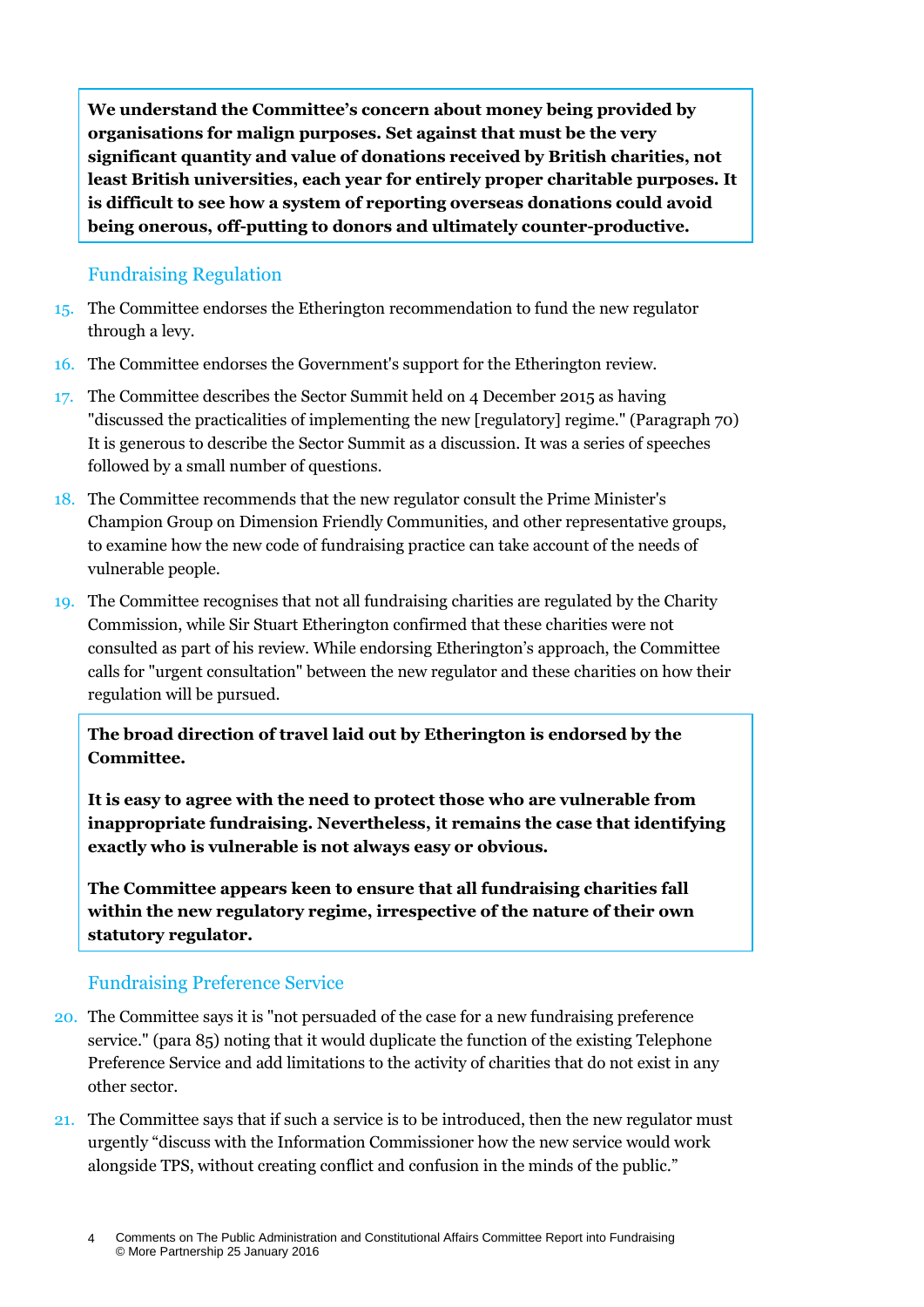**It appears that the Committee has not fully understood that the intention of the Fundraising Preference Service is to cover all forms of communication with donors and potential donors, not simply the telephone. However, we welcome the Committee's emphasis that another preference service should not create conflict and confusion in the minds of the public. This mirrors the Information Commissioner's own concern which he gave in oral evidence.**

#### The Charity Commission

- 22. The Committee expresses concern that the role envisaged by Etherington for the Commission as the "statutory backstop" for fundraising regulation, together with other matters considered by the Committee could place a burden on the Commission which it could not meet within its existing budget. The Committee recommends that HM Treasury and the Cabinet Office address this.
- 23. The Committee disagrees with Etherington over the reporting line for the new fundraising regulator. Etherington had recommended that the regulator report to PACAC each year. By contrast the Committee says "The new regulator should be held to account in public, but this should be the function of the Charity Commission. Save in the most exceptional circumstances, PACAC has neither the time nor the resources to do this… The Charity Commission has the expertise and must have the resources." (Paragraph 99)
- 24. The Committee suggests extensions to the way in which the Commission gathers evidence about the workings of charities, and recommends restoring the title of its board members to that of "Charity Commissioner."

**One senses that the Committee was keen to reinforce the role of the Charity Commission, especially in respect of its powers to hold trustees to account, and its role in guarding public trust in the very idea of "charity."**

**The suggestion that the new regulator should report to the Charity Commission is understandable given the increasing emphasis on trustees' role in making sure that fundraising is appropriately carried out. However there may be some unintended consequences hidden in this recommendation. These arise as a result of the limited nature of the Charity Commission's jurisdiction over charities it does not regulate.** 

**For example, the Etherington Review contains the aspiration that the new fundraising regulator would be a UK-wide operation, reporting to a committee of the UK Parliament. However, PACAC is suggesting that the regulator should report to a body which only has jurisdiction in England and Wales. Charity regulation is a fully devolved matter and so it is hard to see how Scotland or Northern Ireland, even if they accepted a new UK-wide fundraising regulator, would accept that the regulator's reporting line should be to the Charity Commission.** 

**Exempt charities are also left in the peculiar position by this recommendation. These charities, not regulated by the Charity Commission, are being asked to operate within a regulatory framework for fundraising which reports to a body which has no immediate jurisdiction over them.**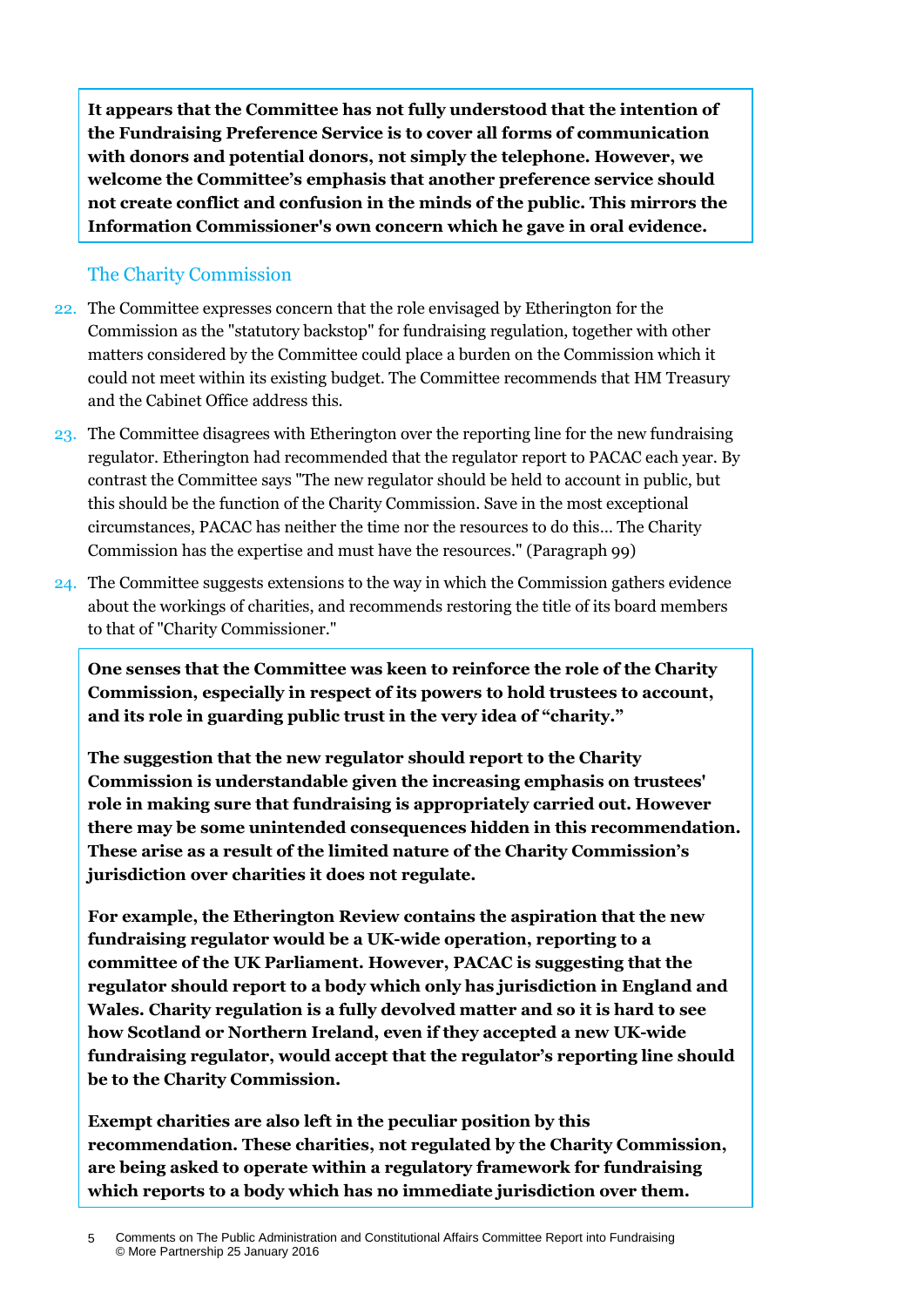### The Information Commissioner

- 25. The Committee notes the evidence from the Information Commissioner who said "he would have taken more action had he been aware of the scale of complaints in the [charitable] sector." It is critical of the Commissioner's apparent lack of action in respect of charities hitherto.
- 26. It welcomes a new memorandum of understanding between ICO and the existing FRSB and noted the need for a new memorandum with the new regulator. PACAC wants this memorandum to be in place by the end of 2016, to "enable the two regulators to cooperate in ensuring that the charity sector is aware of its obligations and that any abuses are detected and dealt with in future."
- 27. The Commissioner noted that some charities "do not have accurate and reliable records on whether donors have consented to marketing." The Committee spent some time with the Commissioner exploring the meaning of consent. What was unexplored was the impact of ICO's earlier advice to charities, especially in respect of the Telephone Preference Service. This had advised charities that while calling those on TPS with whom the charity had a relationship might be a "technical breach" of the regulations, they should "proceed with caution" implying that explicit consent was unnecessary.
- 28. The Committee supported recommendations from other parliamentary committees which had called for greater powers for the Information Commissioner to be able to enforce the law, including the introduction of custodial sentences.

**The withdrawn advice from the Information Commissioner regarding the use of the telephone to call existing charity supporters has left an unfortunate legacy. There is documentary evidence of the advice itself, but there is dispute and uncertainty concerning the date (and even the year) in which this advice was withdrawn and replaced with the latest guidance on direct marketing. This latest guidance is now itself being updated.**

**We agree that no guidance from ICO has ever suggested that cold calling of telephone numbers registered on TPS without consent is acceptable.** 

**However, many well-behaved charities have large numbers of people on their databases who, despite being registered with TPS, have consented to receive telephone calls from those specific charities. The early ICO guidance implied that it would take a relaxed view on the calling of those with whom there was a demonstrable existing relationship, so long as this was cautious and did not give rise to complaints. Because of this, charities did not record such consent when obtained because it was unlikely, in the context of the time, to have to prove that consent had been obtained.**

**It is clear that such consent should, in future, be recorded. But there remains a significant problem for charities with large populations of people who have already indicated they would not object to receiving a telephone call but in respect of which this consent has not been recorded.**